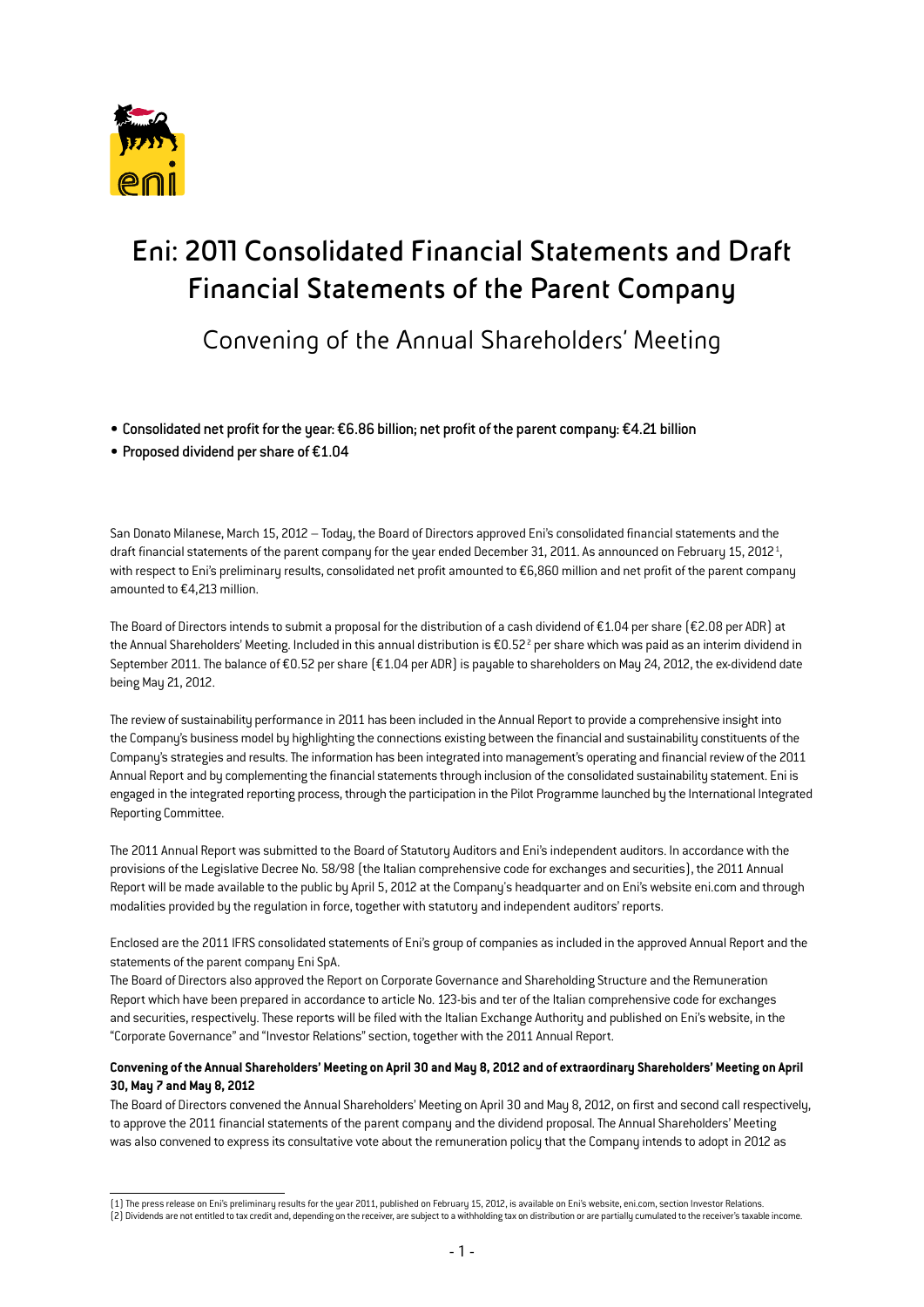disclosed in the first section of the Remuneration Report. Finally, the Board of Directors has called an extraordinary Shareholders' Meeting on April 30, May 7 and May 8, 2012, on first, second and third call respectively, to approve certain changes in Eni's bylaws required to incorporate some of the regulatory changes introduced by Law No. 120 of July 12, 2011 related to gender parity in administration and control bodies of listed companies.

*Eni's Chief Financial Officer, Alessandro Bernini, in his capacity as manager responsible for the preparation of the Company's financial reports, certifies pursuant to rule 154-bis paragraph 2 of Legislative Decree No. 58/1998, that the data and information disclosed in this press release correspond to the Company's evidence and accounting books and entries.* 

\* \* \*

**Contacts** 

E-mail: segreteriasocietaria.azionisti@eni.com

**Investor Relations** 

**E-mail:** investor.relations@eni.com **Tel.: +39 0252051651 - Fax: +39 0252031929** 

**Eni Press Office E-mail:** ufficiostampa@eni.com **Tel.: +39 0252031287 - +39 0659822040** 

\* \* \*

**Eni**  Società per Azioni Roma, Piazzale Enrico Mattei, 1 **Share capital:** €4,005,358,876 fully paid Tax identification number 00484960588 **Tel.: +39-0659821 - Fax: +39-0659822141** 

\* \* \*

*This press release is also available on the Eni web site eni.com.*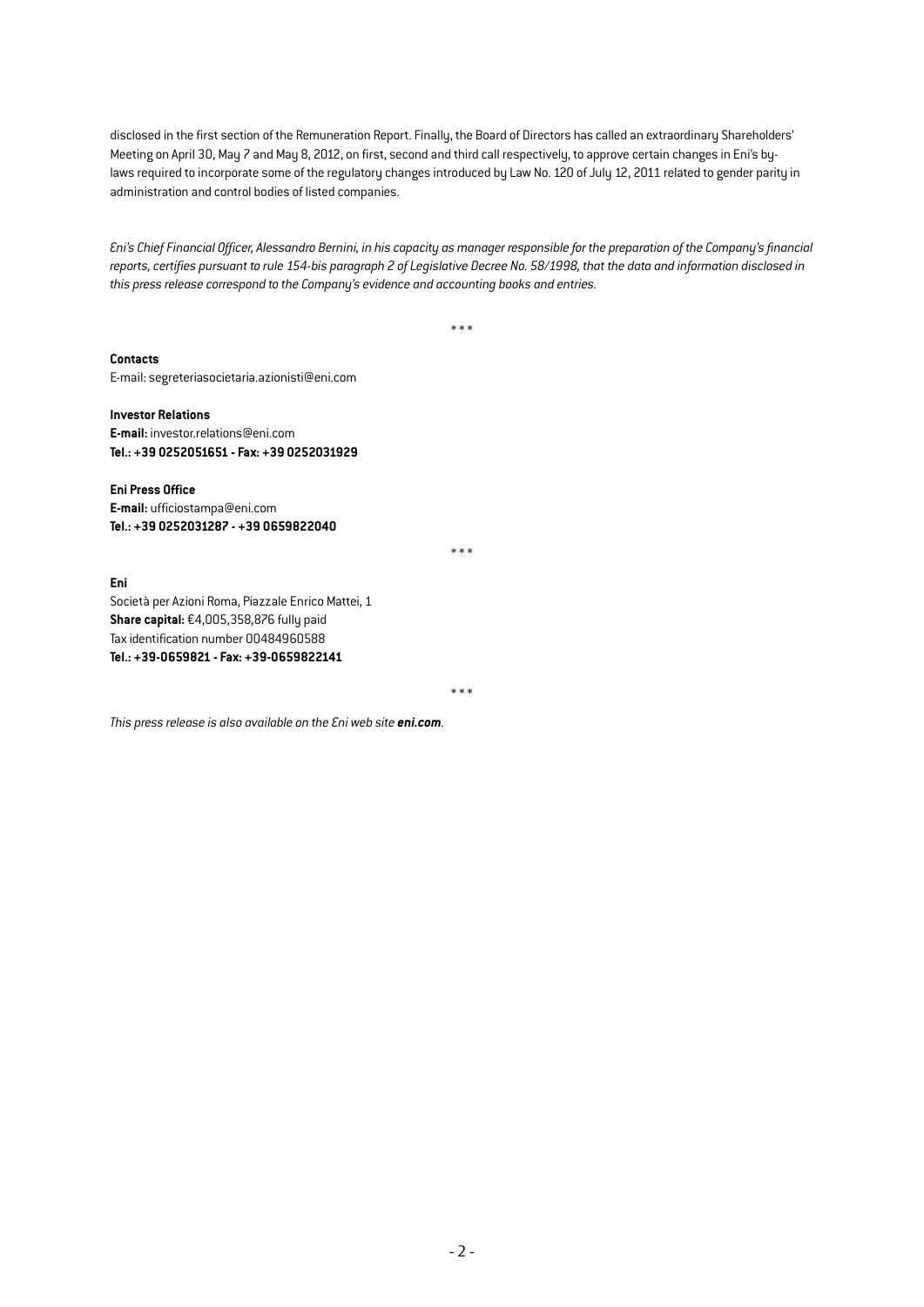## **Attachment**

### IFRS Consolidated Financial Statement

#### **Profit and Loss Account**

|                                                                               | 2010     | 2011      |
|-------------------------------------------------------------------------------|----------|-----------|
| <b>REVENUES</b>                                                               |          |           |
| Net sales from operations                                                     | 98,523   | 109,589   |
| Other income and revenues                                                     | 956      | 933       |
| <b>Total revenues</b>                                                         | 99,479   | 110,522   |
| <b>OPERATING EXPENSES</b>                                                     |          |           |
| Purchases, services and other                                                 | 69,135   | 79,191    |
| - of which non-recurring charge                                               | [246]    | 69        |
| Payroll and related costs                                                     | 4,785    | 4,749     |
| OTHER OPERATING (EXPENSE) INCOME                                              | 131      | 171       |
| DEPRECIATION, DEPLETION, AMORTIZATION AND IMPAIRMENTS                         | 9,579    | 9,318     |
| <b>OPERATING PROFIT</b>                                                       | 16,111   | 17,435    |
| <b>FINANCE INCOME (EXPENSE)</b>                                               |          |           |
| Finance income                                                                | 6,117    | 6,379     |
| Finance expense                                                               | [6,713]  | [7,396]   |
| Derivative financial instruments                                              | (131)    | [112]     |
|                                                                               | (727)    | (1, 129)  |
| INCOME (EXPENSE) FROM INVESTMENTS                                             |          |           |
| Share of profit (loss) of equity-accounted investments                        | 537      | 544       |
| Other gain (loss) from investments                                            | 619      | 1,627     |
|                                                                               | 1,156    | 2,171     |
| PROFIT BEFORE INCOME TAXES                                                    | 16,540   | 18,477    |
| Income taxes                                                                  | (9, 157) | (10, 674) |
| <b>NET PROFIT</b>                                                             | 7,383    | 7,803     |
| Attributable to:                                                              |          |           |
| - Eni's shareholders                                                          | 6,318    | 6,860     |
| - Non-controlling interest                                                    | 1,065    | 943       |
|                                                                               | 7,383    | 7,803     |
| Earnings per share attributable to Eni's shareholders ( $\epsilon$ per share) |          |           |
| Basic                                                                         | 1.74     | 1.89      |
| Diluted                                                                       | 1.74     | 1.89      |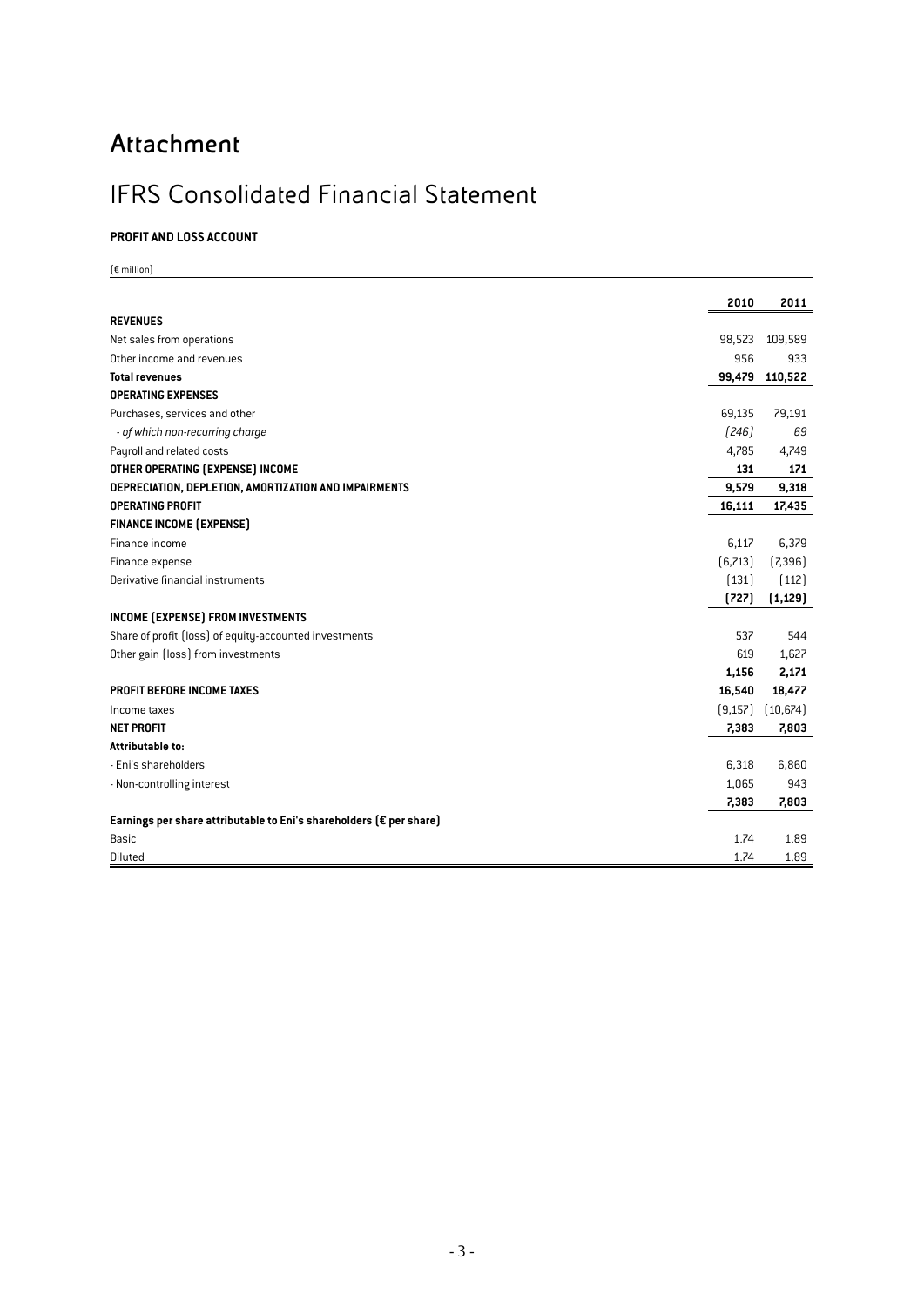#### **Balance Sheet**

 $E$  million

|                                                               | Dec. 31, 2010 | Dec. 31, 2011 |
|---------------------------------------------------------------|---------------|---------------|
| <b>ASSETS</b>                                                 |               |               |
| <b>Current assets</b>                                         |               |               |
| Cash and cash equivalents                                     | 1,549         | 1,500         |
| Other financial assets held for trading or available for sale | 382           | 262           |
| Trade and other receivables                                   | 23,636        | 24,595        |
| Inventories                                                   | 6,589         | 7,575         |
| Current tax assets                                            | 467           | 549           |
| Other current tax assets                                      | 938           | 1,388         |
| Other current assets                                          | 1,350         | 2,326         |
|                                                               | 34,911        | 38,195        |
| <b>Non-current assets</b>                                     |               |               |
| Property, plant and equipment                                 | 67,404        | 73,578        |
| Inventory - compulsory stock                                  | 2,024         | 2,433         |
| Intangible assets                                             | 11,172        | 10,950        |
| Equity-accounted investments                                  | 5,668         | 5,843         |
| Other investments                                             | 422           | 399           |
| Other financial assets                                        | 1,523         | 1,578         |
| Deferred tax assets                                           | 4,864         | 5,514         |
| Other non-current receivables                                 | 3,355         | 4,225         |
|                                                               | 96,432        | 104,520       |
| Assets held for sale                                          | 517           | 230           |
| <b>TOTAL ASSETS</b>                                           | 131,860       | 142,945       |
|                                                               |               |               |
| <b>LIABILITIES AND SHAREHOLDERS' EQUITY</b>                   |               |               |
| <b>Current liabilities</b>                                    |               |               |
| Short-term debt                                               | 6,515         | 4,459         |
| Current portion of long-term debt                             | 963           | 2,036         |
| Trade and other payables                                      | 22,575        | 22,912        |
| Income taxes payable                                          | 1,515         | 2,092         |
| Other taxes payable                                           | 1,659         | 1,896         |
| Other current liabilities                                     | 1,620         | 2,237         |
|                                                               | 34,847        | 35,632        |
| <b>Non-current liabilities</b>                                |               |               |
| Long-term debt                                                | 20,305        | 23,102        |
| Provisions for contingencies                                  | 11,792        | 12,735        |
| Provisions for employee benefits                              | 1,032         | 1,039         |
| Deferred tax liabilities                                      | 5,924         | 7,120         |
| Other non-current liabilities                                 | 2,194         | 2,900         |
|                                                               | 41,247        | 46,896        |
| Liabilities directly associated with assets held for sale     | 38            | 24            |
| TOTAL LIABILITIES                                             | 76,132        | 82,552        |
|                                                               |               |               |
| SHAREHOLDERS' EQUITY                                          |               |               |
| <b>Non-controlling interest</b>                               | 4,522         | 4,921         |
| Eni shareholders' equity:                                     |               |               |
| Share capital                                                 | 4,005         | 4,005         |
| Reserve related to cash flow hedge net of tax effect          | (174)         | 49            |
| Other reserves                                                | 49,624        | 53,195        |
| Treasury shares                                               | (6,756)       | (6,753)       |
| Interim dividend                                              | (1, 811)      | (1,884)       |
| Net profit                                                    | 6,318         | 6,860         |
| Total Eni shareholders' equity                                | 51,206        | 55,472        |
| TOTAL SHAREHOLDERS' EQUITY                                    | 55,728        | 60,393        |
| TOTAL LIABILITIES AND SHAREHOLDERS' EQUITY                    | 131,860       | 142,945       |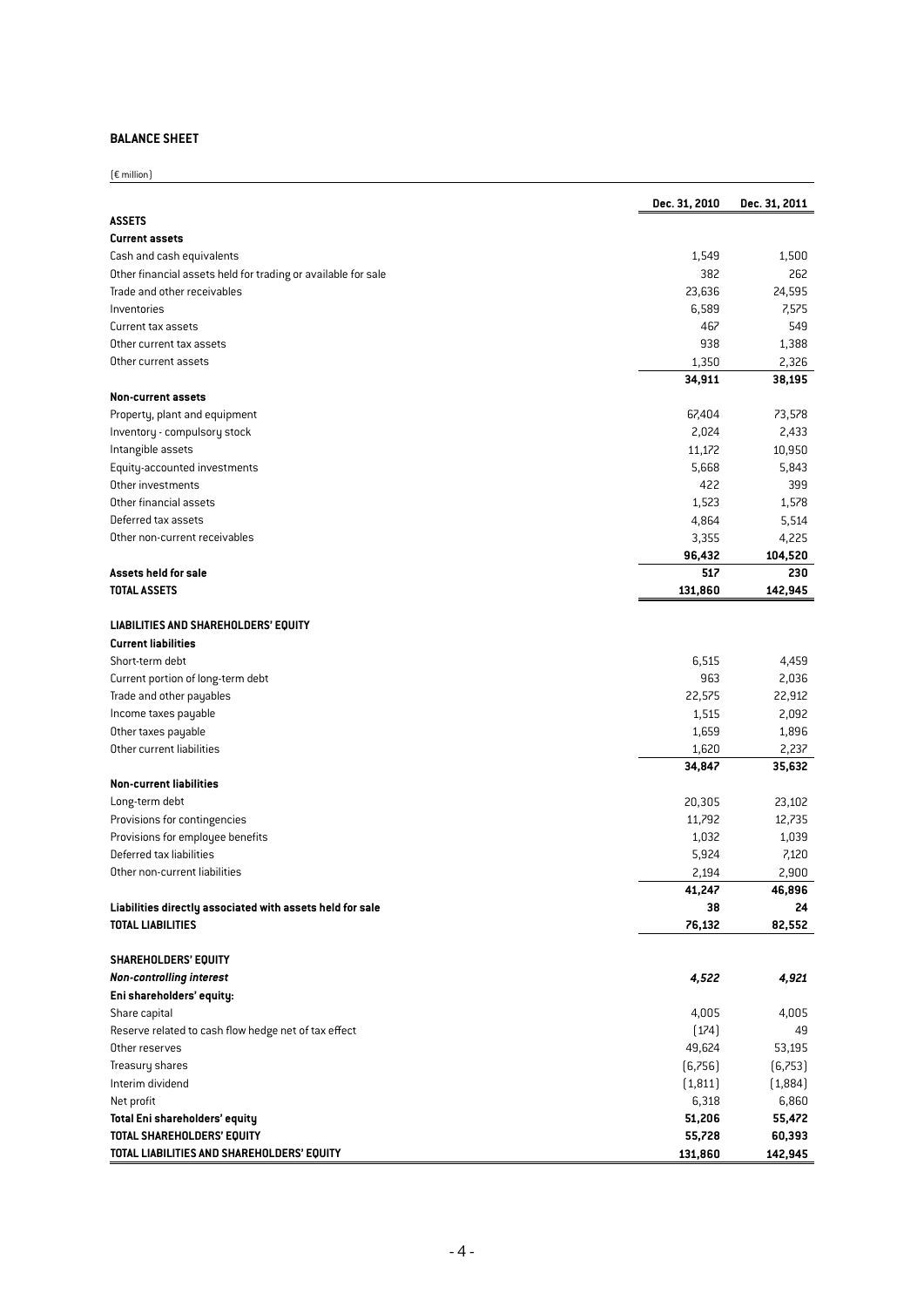#### **Statement of Cash Flows**

|                                                                                                 | 2010                    | 2011                 |
|-------------------------------------------------------------------------------------------------|-------------------------|----------------------|
| Net profit of the year                                                                          | 7,383                   | 7,803                |
| Adjustements to reconcile net profit to net cash<br>provided by operating activities:           |                         |                      |
| Depreciation, depletion and amortization                                                        | 8,881                   | 8,297                |
| Impairment of tangible and intangible assets, net                                               | 698                     | 1,021                |
| Share of loss of equity-accounted investments                                                   | [537]                   | [544]                |
| Gain on disposal of assets, net                                                                 | (552)                   | (1, 170)             |
| Dividend income                                                                                 | [264]                   | (659)                |
| Interest income                                                                                 | $[96]$                  | (101)                |
| Interest expense                                                                                | 571                     | 737                  |
| Income taxes                                                                                    | 9,157                   | 10,674               |
| Other changes                                                                                   | [39]                    | 331                  |
| Changes in working capital:                                                                     |                         |                      |
| - inventories                                                                                   | [1, 150]                | [1,422]              |
| - trade receivables                                                                             | [1,918]                 | (369)                |
| - trade payables                                                                                | 2,770                   | 161                  |
| - provision for contingencies                                                                   | 588                     | 122                  |
| - other assets and liabilities                                                                  | [2,010]                 | [668]                |
| Cash flow from changes in working capital                                                       | (1,720)                 | [2, 176]             |
| Net change in provisions for employee benefits                                                  | 21                      | (10)                 |
| Dividends received                                                                              | 799                     | 997                  |
| Interest received                                                                               | 126                     | 100                  |
| Interest paid                                                                                   | (600)                   | [893]                |
| Income taxes paid, net of tax receivables received                                              |                         | $[9,134]$ $[10,025]$ |
| Net cash provided by operating activities                                                       |                         | 14,694 14,382        |
| Investing activities:                                                                           |                         |                      |
| - tangible assets                                                                               | $[12,308]$ $[11,658]$   |                      |
| - intangible assets                                                                             | (1, 562)                | (1,780)              |
| - consolidated subsidiaries and businesses                                                      | [143]                   | [115]                |
| - investments                                                                                   | $[267]$                 | [245]                |
| - securities                                                                                    | $[50]$                  | $[62]$               |
| - financing receivables                                                                         | [866]                   | [715]                |
| - change in payables and receivables in relation<br>to investments and capitalized depreciation | 261                     | 379                  |
| Cash flow from investments                                                                      | $(14, 935)$ $(14, 196)$ |                      |
| Disposals:                                                                                      |                         |                      |
| - tangible assets                                                                               | 272                     | 154                  |
| - intangible assets                                                                             | 57                      | 41                   |
| - consolidated subsidiaries and businesses                                                      | 215                     | 1,006                |
| - investments                                                                                   | 569                     | 711                  |
| - securities                                                                                    | 14                      | 128                  |
| - financing receivables                                                                         | 841                     | 695                  |
| - change in payables and receivables in relation to disposals                                   | 2                       | 243                  |
| Cash flow from disposals                                                                        | 1,970                   | 2,978                |
| Net cash used in investing activities                                                           | $(12,965)$ $(11,218)$   |                      |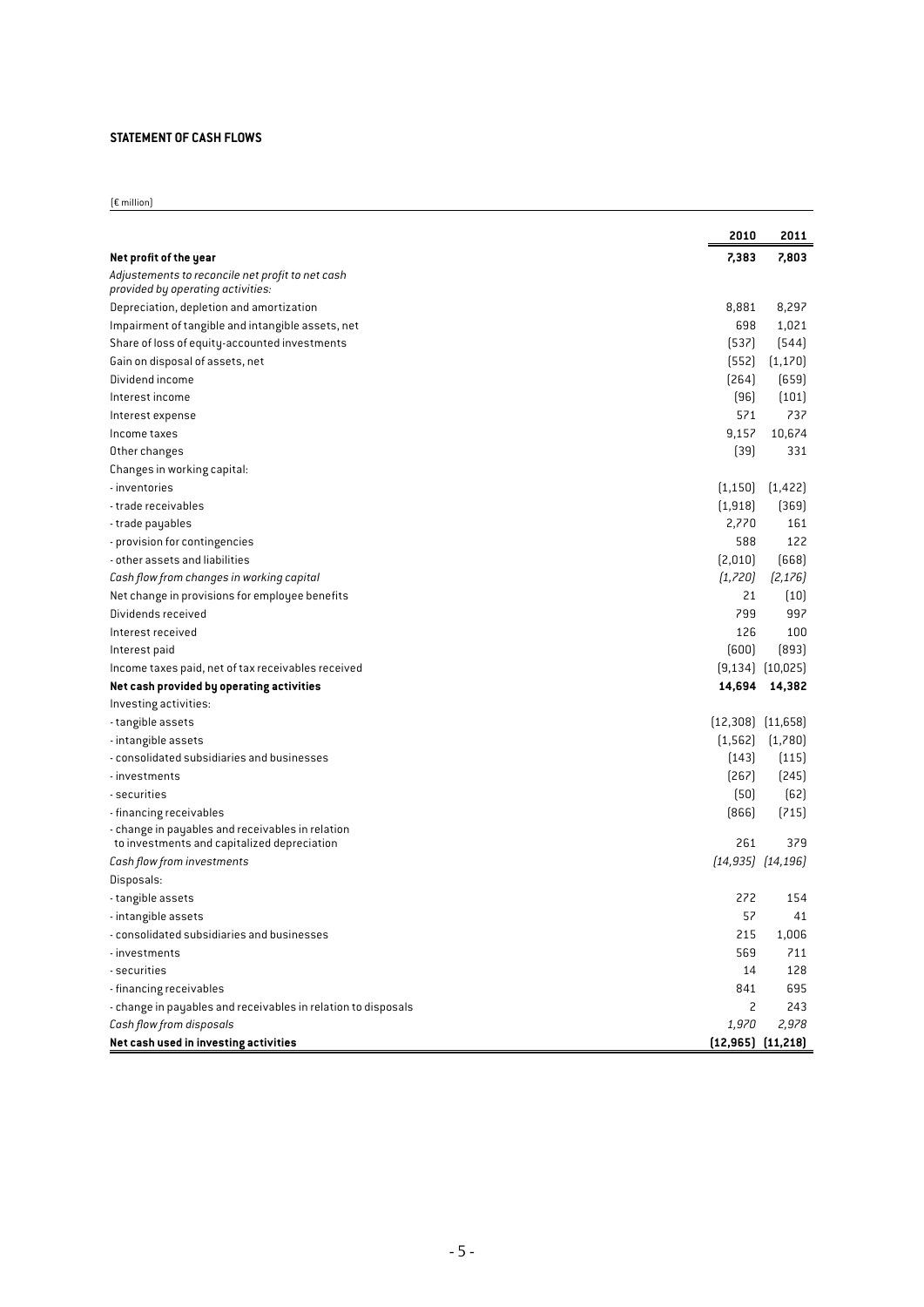#### **Statement of Cash Flows** (continued)

|                                                                                                  | 2010    | 2011    |
|--------------------------------------------------------------------------------------------------|---------|---------|
| Proceeds from long-term debt                                                                     | 2,953   | 4,474   |
| Repayments of long-term debt                                                                     | [3,327] | [889]   |
| Increase (decrease) in short-term debt                                                           | 2,646   | [2,481] |
|                                                                                                  | 2,272   | 1,104   |
| Net capital contributions by non-controlling interest                                            |         | 26      |
| Purchase of treasury shares                                                                      |         | 3       |
| Purchase of treasury shares different from Eni SpA                                               | 37      | 17      |
| Acquisition of additional interests in consolidated subsidiaries                                 |         | [126]   |
| Dividends paid to Eni's shareholders                                                             | (3,622) | (3,695) |
| Dividends paid by consolidated subsidiaries to non-controlling interest                          | [514]   | (552)   |
| Net cash used in financing activities                                                            | (1,827) | [3,223] |
| Effect of change in consolidation (inlusion/exclusion of significant/insignificant subsidiaries) |         | [7]     |
| Effect of exchange rate changes on cash and cash equivalents and other changes                   | 39      | 17      |
| Net cash flow for the period                                                                     | (59)    | [49]    |
| Cash and cash equivalents - beginning of the period                                              | 1,608   | 1,549   |
| Cash and cash equivalents - end of the period                                                    | 1,549   | 1,500   |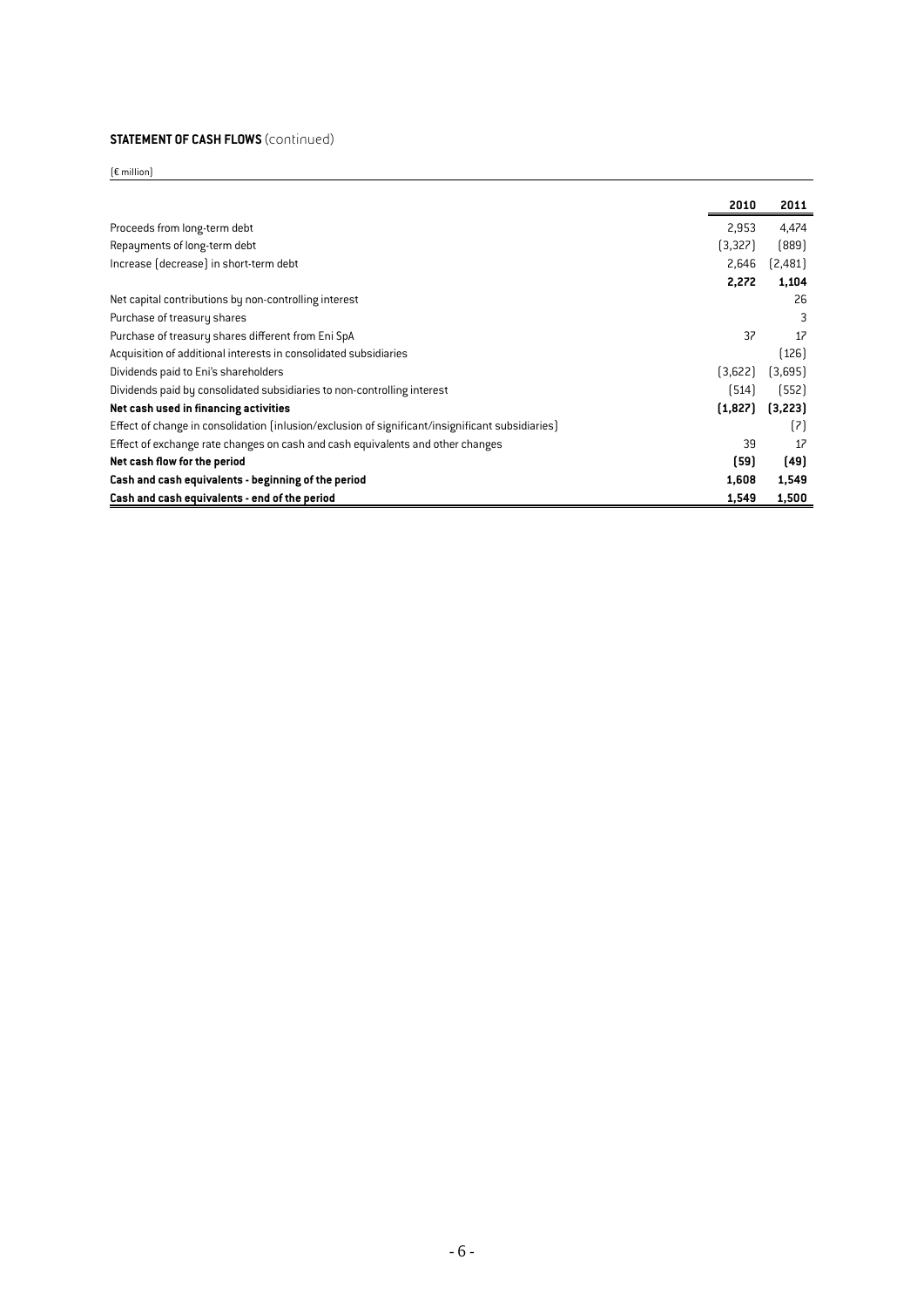# Eni SpA Financial Statement

#### **Profit and Loss Account**

|                                                       | 2010    | 2011                  |
|-------------------------------------------------------|---------|-----------------------|
| <b>REVENUES</b>                                       |         |                       |
| Net sales from operations                             | 35.251  | 45,492                |
| Other income and revenues                             | 273     | 278                   |
| <b>Total revenues</b>                                 | 35,524  | 45,770                |
| <b>OPERATING EXPENSES</b>                             |         |                       |
| Purchases, services and other                         |         | $(32,950)$ $(43,846)$ |
| - of which non-recurring charge                       | 270     |                       |
| Payroll and related costs                             | [1,218] | (1,056)               |
| OTHER OPERATING (EXPENSE) INCOME                      | 4       | 115                   |
| DEPRECIATION, DEPLETION, AMORTIZATION AND IMPAIRMENTS | (923)   | (1, 277)              |
| <b>OPERATING PROFIT</b>                               | 437     | (294)                 |
| <b>FINANCE INCOME (EXPENSE)</b>                       |         |                       |
| Finance income                                        | 3,548   | 3,783                 |
| Finance expense                                       | (3,739) | [4,247]               |
| Derivative financial instruments                      | 69      | 208                   |
|                                                       | (122)   | (256)                 |
| INCOME (EXPENSE) FROM INVESTMENTS                     | 5,943   | 4,789                 |
| - of which non-recurring charge                       | [24]    |                       |
| PROFIT BEFORE INCOME TAXES                            | 6,258   | 4,239                 |
| Income taxes                                          | [79]    | $[26]$                |
| <b>NET PROFIT</b>                                     | 6,179   | 4,213                 |
| Basic earnings per share $\{\epsilon\}$ per share)    | 1.71    | 1.16                  |